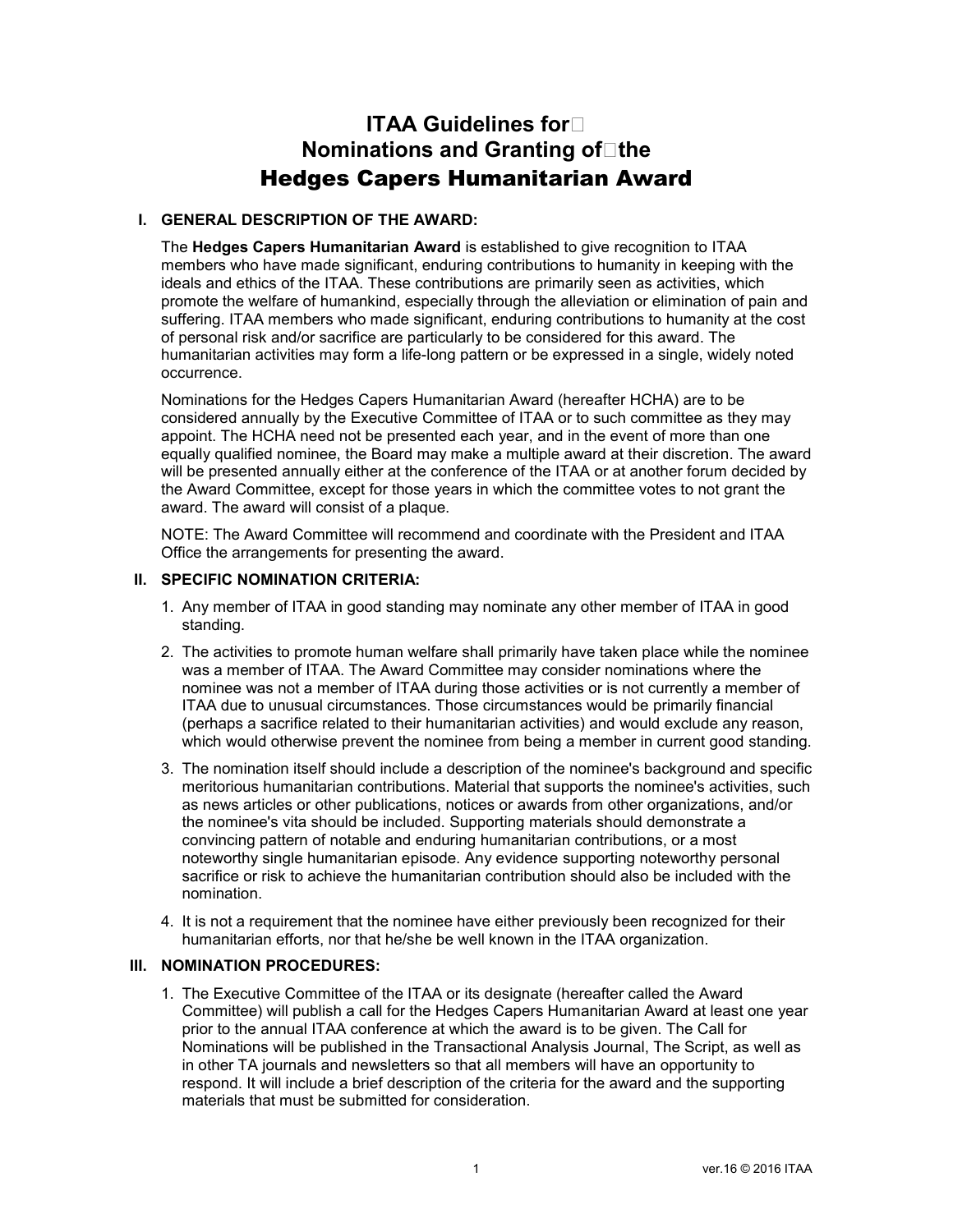- 2. Additionally, members of the Executive Committee may directly encourage nominations by and for members who might not otherwise respond to a published Call for Nominations.
- 3. To be considered for a nomination, the following information and materials must be submitted, in written English and in electronic form (Microsoft Word or PDF), by the individuals, groups or organizations making a nomination to the Hedges Capers Humanitarian Award Committee in care of the ITAA office no later than January 1:
	- a) Name of Nominee
	- b) A detailed description of the nature of the humanitarian activities to be honored, as well as a detailed description of any personal sacrifice or risk involved in that undertaking.
	- c) Supporting relevant documentation.
	- d) The complete name, address and phone numbers of the person(s) making the nomination, whom the Award Committee may contact if additional information or material is required to fully consider the nomination.
- 4. Notification of the nominee that their name has been submitted for consideration for the Hedges Capers Humanitarian Award is a courtesy on the part of the person(s) making the nomination, but it is not a requirement of the nomination process.
- 5. The Award Committee may require additional information or documentation from the person(s) making the nomination, prior to considering the nomination for an award. Failure to provide this requested documentation in a timely fashion may result in the nomination being exempted for consideration during that year.

#### **IV. THE AWARD COMMITTEE REVIEW/VOTING PROCEDURES:**

- 1. All nominations received by the deadline (six months prior to the annual meeting, or any specific date set by the Executive Committee) will initially be reviewed by the chairperson in consultation with the committee members to determine the following:
	- a) the eligibility of the nomination
	- b) that written information and materials required for submitting a nomination are complete and sufficient for consideration by the committee
	- c) the names of three (3) to five (5) committee members or other consultants who are qualified to provide reviews and evaluations of each of the nominations for the award.
- 2. No later than five months prior to the award, the Award Committee shall request any additional information needed to consider a particular nomination, from the person(s) making the nomination. The information requested must be submitted no later than four months prior to the annual meeting at which the award is to be given. The Award Committee may as a courtesy inform the nominee of their nomination, but it is not required.
- 3. The three (3) to five (5) committee members or consultants will complete thorough reviews and evaluations of each nomination for the award. They will prepare written summaries for the Award Committee, including their recommendation on whether or not to grant the award to a particular nominee.
- 4. The detailed reviews and recommendations will be distributed to all committee members at least two months prior to the annual meeting at which the award is to be given. Everyone on the committee will be expected to review the materials prior to voting. Consultants will not be given a vote.
- 5. The Award Committee will have the following options for granting the Award:
	- a) Granting no award that year;
	- b) Granting one award that year;